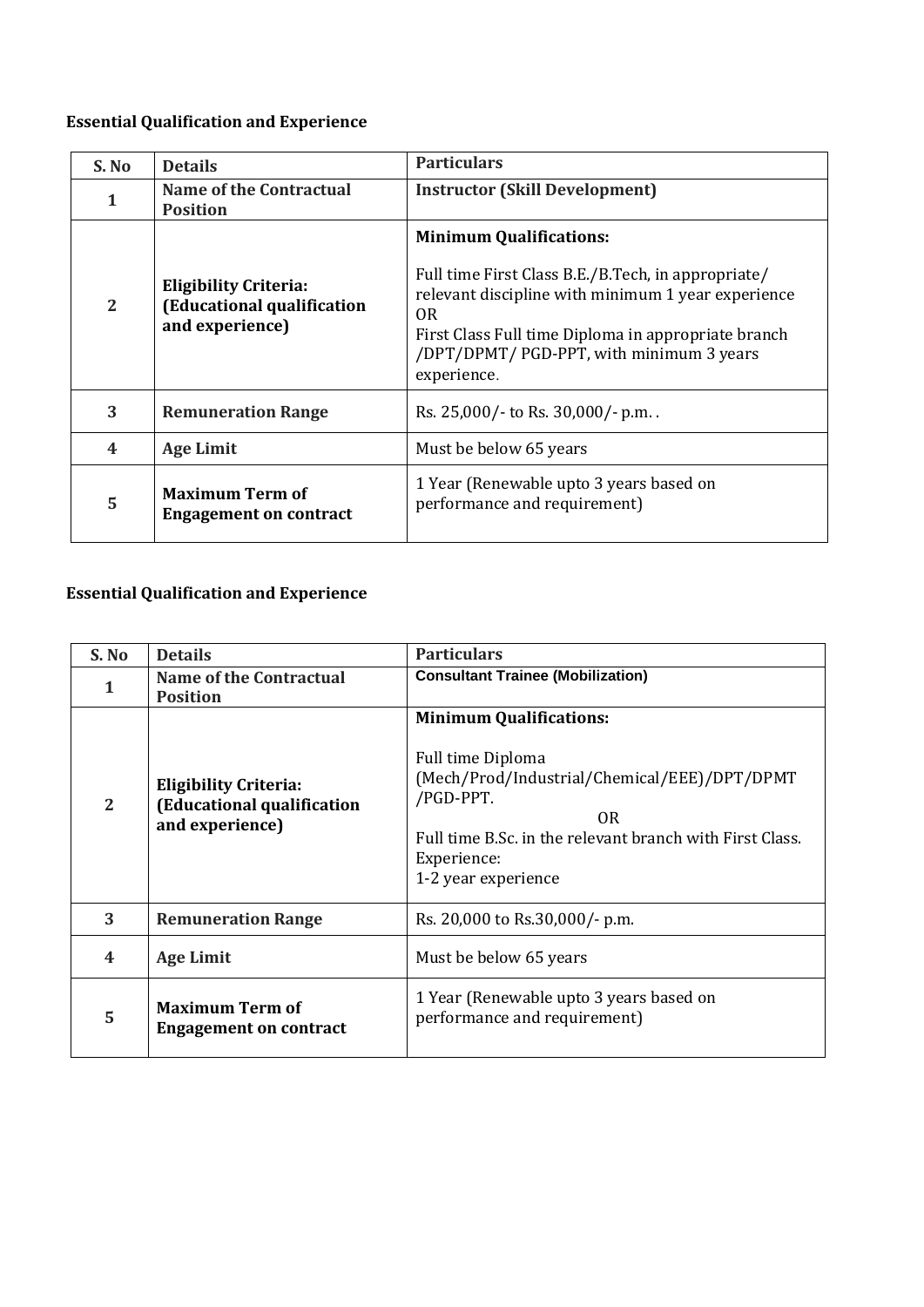### **Essential Qualification and Experience**

| S. No          | <b>Details</b>                                                                | <b>Particulars</b>                                                                                                                                                                                                                                                                                                                                                                                                                                                                                                                                                                                                                                                                                                                           |
|----------------|-------------------------------------------------------------------------------|----------------------------------------------------------------------------------------------------------------------------------------------------------------------------------------------------------------------------------------------------------------------------------------------------------------------------------------------------------------------------------------------------------------------------------------------------------------------------------------------------------------------------------------------------------------------------------------------------------------------------------------------------------------------------------------------------------------------------------------------|
| 1              | <b>Name of the Contractual</b><br><b>Position</b>                             | <b>Assistant Librarian</b>                                                                                                                                                                                                                                                                                                                                                                                                                                                                                                                                                                                                                                                                                                                   |
| $\overline{2}$ | <b>Eligibility Criteria:</b><br>(Educational qualification<br>and experience) | <b>Minimum Qualifications:</b><br>Full time First Class B.Lib.Sc./ B.Lib.I.Sc with Post Graduate<br>Diploma in Library Science/Information Science with<br>typing/PC Operation.<br><b>Experience:</b><br>Minimum 1 year relevant post qualification experience.<br>Should be conversant with classification systems like DDC,<br>$\bullet$<br>UDC etc.<br>Knowledge of Library Management Software like New<br>$\bullet$<br>Genlib, Koha etc.<br>Knowledge of Digital Library Software like Greenstone,<br>D Space etc.<br>Must have the zeal to learn the latest technologies and apply<br>$\bullet$<br>the same.<br>Should independently handle the Library.<br>Should have strong IT skills and familiarity with the use of data<br>base. |
| 3              | <b>Remuneration Range</b>                                                     | Rs. 20,000/- to Rs.25,000/- p.m                                                                                                                                                                                                                                                                                                                                                                                                                                                                                                                                                                                                                                                                                                              |
| 4              | <b>Age Limit</b>                                                              | Must be below 65 years                                                                                                                                                                                                                                                                                                                                                                                                                                                                                                                                                                                                                                                                                                                       |
| 5              | <b>Maximum Term of</b><br><b>Engagement on contract</b>                       | 1 Year (Renewable upto 3 years based on<br>performance and requirement)                                                                                                                                                                                                                                                                                                                                                                                                                                                                                                                                                                                                                                                                      |

# **Essential Qualification and Experience**

| S. No                   | <b>Details</b>                                                                | <b>Particulars</b>                                                                                                                                                                                             |
|-------------------------|-------------------------------------------------------------------------------|----------------------------------------------------------------------------------------------------------------------------------------------------------------------------------------------------------------|
|                         | Name of the Contractual<br><b>Position</b>                                    | <b>Asst. Placement Consultant</b>                                                                                                                                                                              |
| 2                       | <b>Eligibility Criteria:</b><br>(Educational qualification<br>and experience) | <b>Minimum Qualifications:</b><br>Full time graduate in any discipline with two years experience in<br>the relevant area.<br><b>OR</b><br>M.B.A. (HRM/PM)<br>with one-year experience in the<br>relevant area. |
| 3                       | <b>Remuneration Range</b>                                                     | <b>Consolidated Remuneration of</b><br>Rs. 35,000/- p.m.                                                                                                                                                       |
| $\overline{\mathbf{4}}$ | <b>Age Limit</b>                                                              | Must be below 35 years                                                                                                                                                                                         |
| 5                       | <b>Maximum Term of</b><br><b>Engagement on contract</b>                       | 1 Year (Renewable upto 3 years based on<br>performance and requirement)                                                                                                                                        |